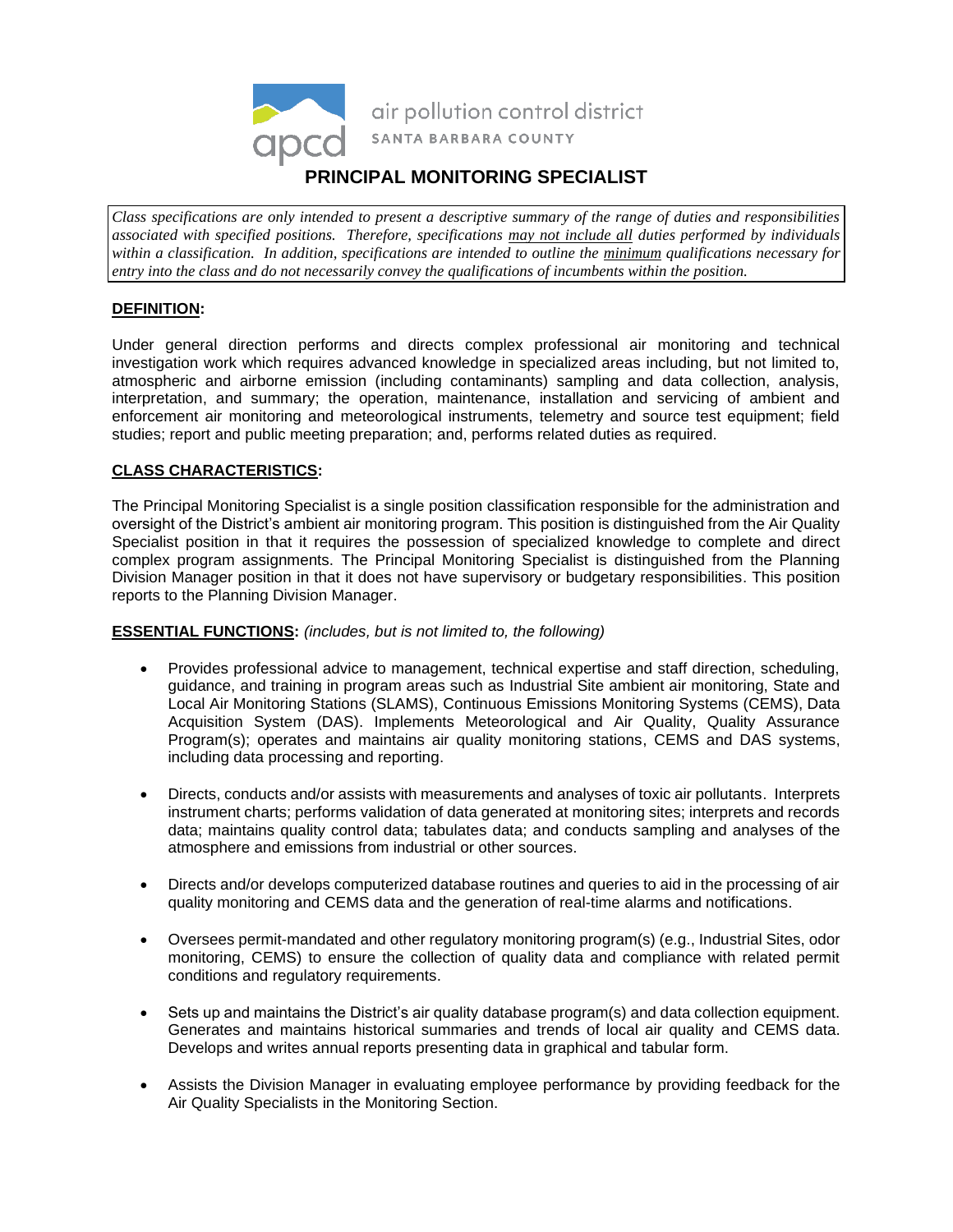- Assigns tasks, oversees workload completion, approves time off requests to verify Monitoring section coverage, and approves time tracking sheets.
- Assists Division Manager with Air Quality Episode notifications pursuant to District Rule 602, including directing, preparing, and disseminating air contaminant levels for different facilities and regions. Ensures that accurate information is routed to the District's real-time air quality web page.
- Installs, calibrates, operates, maintains, and services ambient air monitoring instruments and telemetry equipment, including the preparation of necessary gaseous standard mixtures; repairs and rebuilds sensors and monitors; calibrates, services, and operates electronic test equipment. Certifies and maintains standards for use in calibration of equipment. Performs on-site inspections of air monitoring equipment operations.
- Directs and deploys air quality monitoring equipment for special studies, wildfires, prescribed burns, air quality complaints, and other air quality events.
- Researches, develops, writes, and maintains monitoring plan documents, quality assurance manuals, and operating procedures. Reviews and evaluates industry-developed monitoring plan documents, quality assurance manuals, and operating procedures.
- Attends meetings, makes presentations, and provides testimony; prepares reports related to air quality issues. Participates on state and/or national committees and work groups (e.g., CAPCOA).
- Directs, prepares and/or assists in the preparation of public presentations, correspondence, contracts, proposals, billings, articles, staff reports; disseminates information and answers inquiries from individuals and groups on air quality. Advises the public regarding policies, requirements, and procedures of the District.
- Works collaboratively with staff from other District Divisions and outside agencies.
- Monitors local, state, and federal legislation and administrative requirements, and other air quality regulations and programs. Develops data and technical materials, conducts studies, and prepares reports in support of air quality planning functions, environmental documents, permit development, complaint response and enforcement cases. Also provides same to private, state, and federal monitoring programs.
- Assists in the development, design, and preparation of specifications for equipment, spare parts, and site installation. Installs upgrades to air monitoring equipment; develops improvements to air monitoring network. Prepares cost estimates and recommendations for equipment purchases.
- Directs and/or conducts field or laboratory analyses; performs testing, measurements and equipment analysis and establishes instrumentation specifications; performs internal audits of systems and monitoring sites; prepares written reports.
- Resolves technical disputes; provides assistance and input in budget development; sets priorities and schedules the work of others.
- Maintains adequate supply of parts and consumables for laboratory and field operations.
- Able to work full time and to successfully perform all of the essential functions of the position.
- Other duties as assigned and as required to fulfill the essential functions of the position.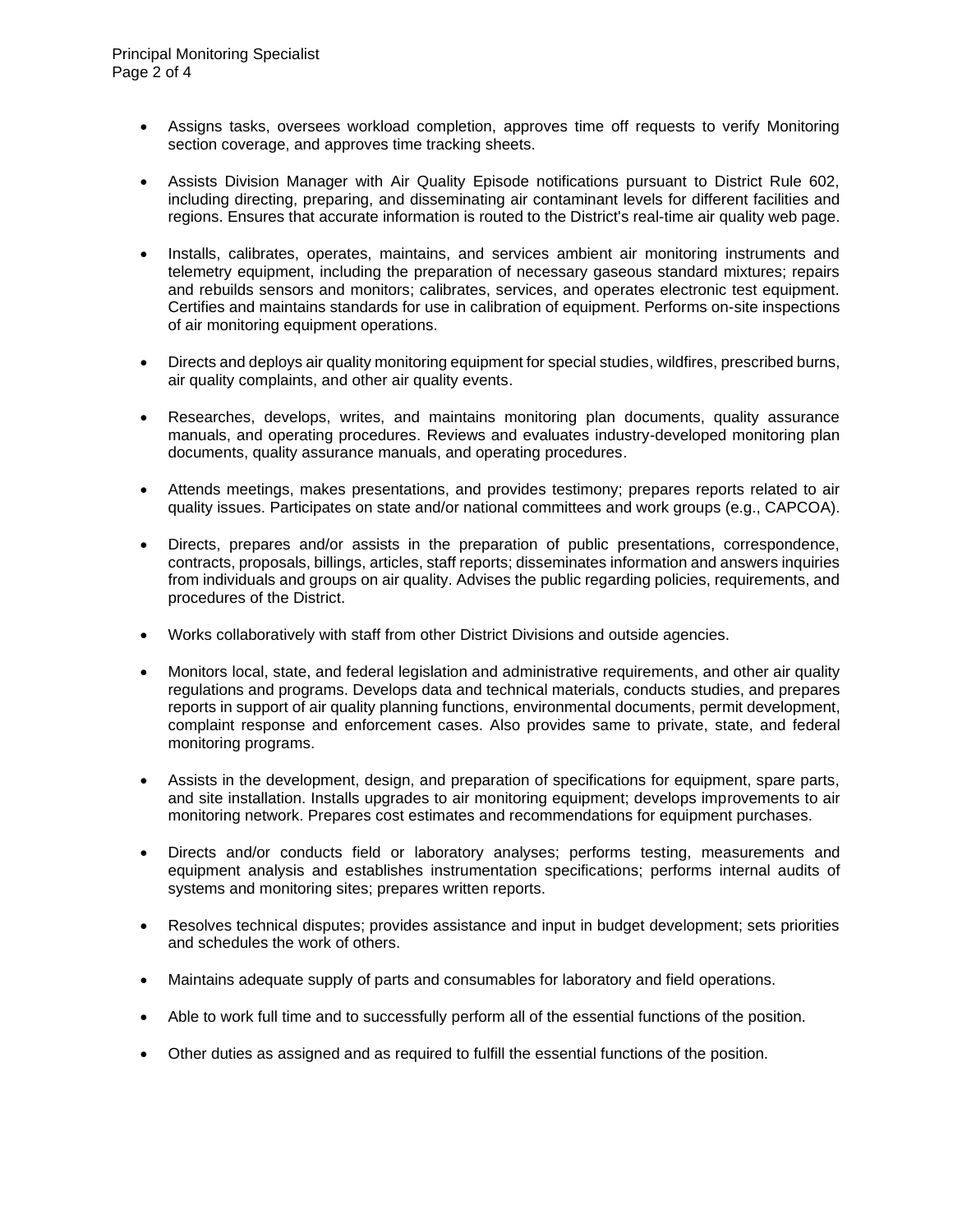### **WORKING CONDITIONS:**

Physical demands include but are not limited to prolonged sitting, standing, walking, reaching, twisting, turning, kneeling, bending, squatting, and stooping in the performance of daily activities. The position also requires grasping, repetitive hand movement and fine coordination in preparing statistical reports and data using a computer keyboard and small hand tools. Additionally, the position requires near vision in reading correspondence, statistical data on the computer, and acute hearing is required when providing telephone service and communicating in person. The need to lift, drag and push files, computer reports, monitoring equipment, computers or other materials weighing up to 80 pounds also may be required.

Work is performed in an office environment and in the field and may require occasional exposure to hazardous conditions and unpleasant elements such as dust, fumes, vapor, solvents, and high temperatures from operating processes; high noise levels, vibration and/or outside weather conditions. Fieldwork involves moderate physical exertion such as walking, bending, stooping, kneeling, squatting, twisting, reaching, climbing, and working on uneven surfaces. Depending upon assignment may be required to climb ladders and high structures to evaluate processes in operation and/or occasionally perform work at elevated heights.

Transportation to offshore sites may require the use of airplane, helicopters or marine vessels in inclement weather and open sea conditions.

**QUALIFICATION GUIDELINES:** *(The following are minimal qualifications necessary for entry into the classification)*

### **Education and/or Experience:**

A Bachelor's degree from an accredited college or university, preferably with a major in environmental planning, environmental or atmospheric science, statistics, physics, chemistry, mathematics, meteorology, engineering, or a closely related physical, chemical, or biological scientific field, and, at least four years of experience in technical ambient air quality data analysis, air quality data management and software applications, and two additional years of increasingly responsible technical air quality experience performed in an independent manner.

**KNOWLEDGE/ABILITIES/SKILLS:** *(The following are a representative sample of the KAS's necessary to perform essential duties of the position)*

### **Knowledge of:**

Complex principles and practices used in air pollution analysis and control including physics, chemistry, mathematics, natural sciences, and meteorology as related to air quality management/air pollution control; Local, Regional, State and Federal regulations and policies governing air pollution control activities; scientific computer programming/modeling applications, research methods, methods of statistical analysis, principles and methods of measuring atmospheric conditions and pollution levels, methods of measuring stationary source emissions, chemical and physical characteristics of air impurities and their interactions with the environment; nomenclature and equipment used in air quality monitoring, data collection, and planning; air pollution control devices and industrial processes; engineering calculations and statistical methods.

Installation, operation, maintenance, testing, and repair of instruments and equipment employed in sampling, monitoring, and transmission of data involving electronics and chemical, physical and mechanical principles; rules and regulations relating to air quality standards and quality assurance standards applicable to air monitoring; electricity, electronics, mechanics and related mathematics as they apply to the use of air sampling instruments and equipment used to test the instruments; safety methods and devices used in working with and around electrical and electronic circuits and industrial gases.